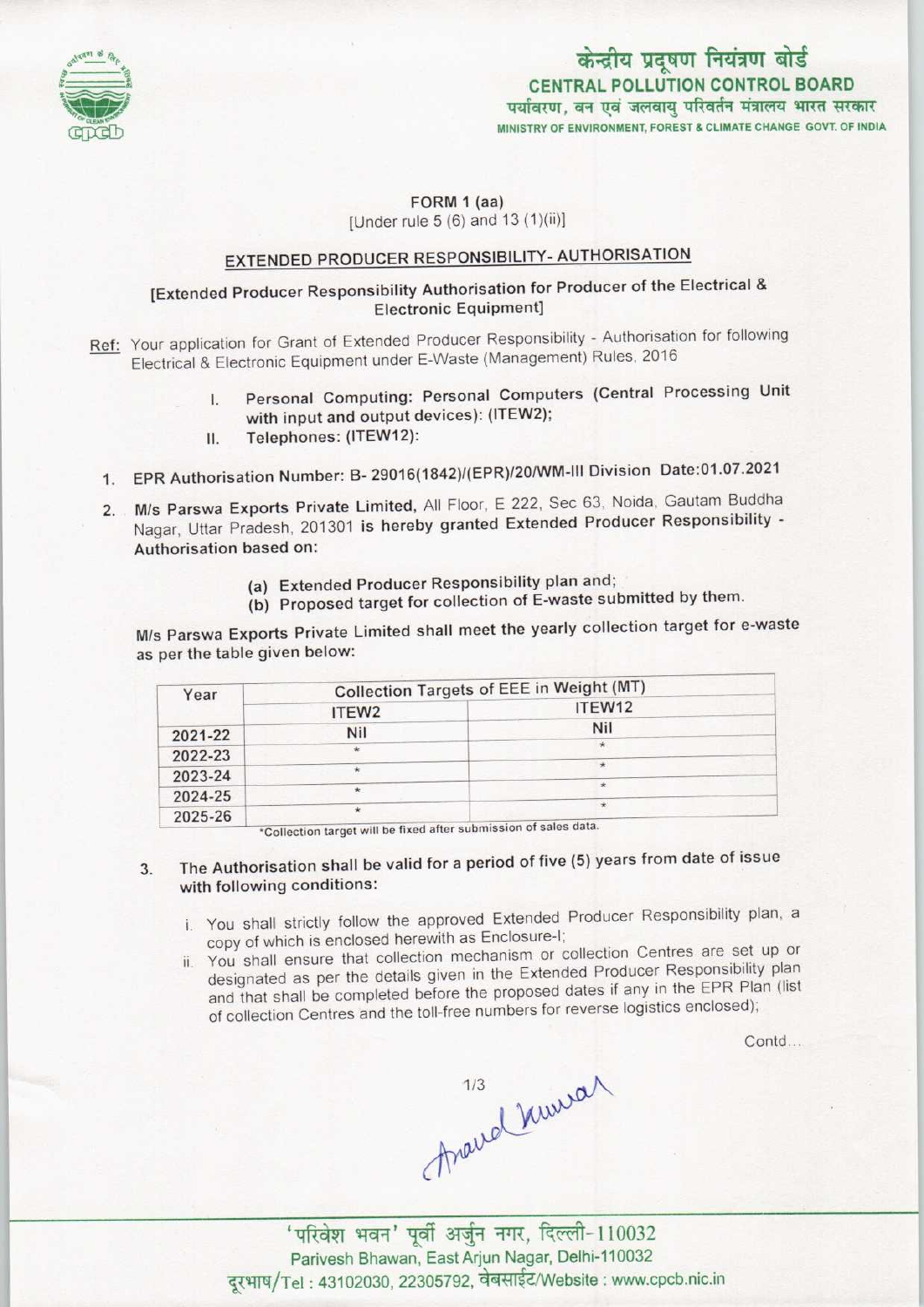

#### From pre page...

- iii. You shall ensure that all the collected e-waste is channelized to your dismantler/recycler M/s. E-Waste recyclers India, E-50, Industrial Area, Kotwan Kosi, Kalan, Mathura - 281403, Uttar Pradesh and record shall be maintained at dismantler/recycler and at your end.
- iv. You shall maintain records, in Form-2 of these Rules, of e-waste and make such records available for scrutiny by Central Pollution Control Board;
- v. You shall file annual returns in Form-3 to the Central Pollution Control Board on or before 30th day of June following the financial year to which that returns relates.

# vi. General Terms & Conditions of the Authorisation:

- a.The authorisation shall comply with provisions of the Environment (Protection) a. The authorisation shall comply with provisions on<br>Act, 1986 and the E-waste (Management) Rules, 2016 made there under;<br>the authorisation or its renewal shall be produced for inspection at the request
- The authorisation or its renewal shall be produced for inspection at the request<br>of an officer authorised by the Central Pollution Control Board;
- b. The authorisation or its renewal shall be produced for line<br>of an officer authorised by the Central Pollution Control Board;<br>c. Any change in the approved Extended Producer Responsibility plan should be informed to Central Pollution Control Board within 15 days on which decision informed to Central Pollution Control Board within sixty days;<br>shall be communicated by Central Pollution Control Board within sixty days;<br>d. It is the duty of the authorised person to take prior permission of the Central
- It is the duty of the authorised person to take prior permission of the Central Pollution Control Board to close down any collection centre/points or any other facility which are part of the EPR plan;
- e. An application for the renewal of authorisation shall be made as laid down in e. An application for the renewal of authorisation shall be made as laid down in<br>sub-rule (vi) of rule of 13(1) the E- Waste (Management) Rules, 2016;<br>f. The Board reserves right to cancel/amend/revoke the authorisation at
- The Board reserves right to cancel/amend/revoke the authorisation at any time as per the policy of the Board or Government.

#### vii. Additional Conditions: -

- a) That the applicant will submit annual sales data along with annual returns;
- b)That the applicant has to ensure that the addresses of collection points provided by them in their EPR Plan are correct and traceable and the collection points/centres are functional;
- c) That the applicant will submit revised application for grant of EPR Authorisation in case of applicant adding/changing PRO or changing its EPR Plan;
- d)That the applicant has to ensure that the e-waste collected at collection centres/points or through Buy-back and DRS mentioned in the application should reach to its authorized dismantler/recycler;

Contd...

Maud Wunser